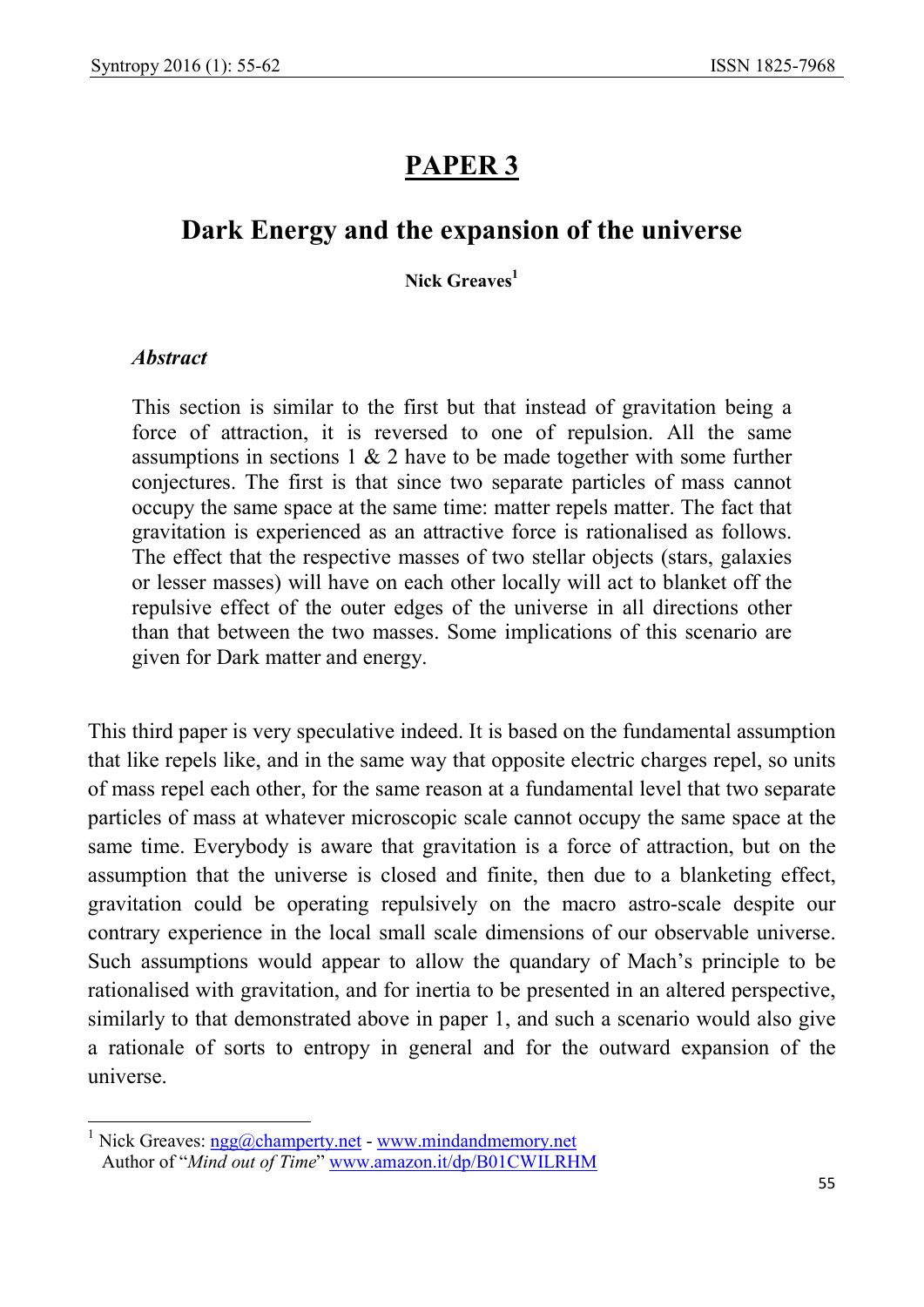There has been some theorising that dark energy might need to be represented generally in the form of negative gravitation since the universe appears to be expanding faster than anticipated. Dutch physicist Erik Verlinde who came up with a proof in January 2010 indicating that gravitation is not a fundamental force but rather an emergent phenomenon that arises from the statistical behaviour of microscopic degrees of freedom encoded on a holographic screen. This encouraged me to reconsider some conjectures that occurred to me on the subject of Mach's Principle in the middle nineties, but dismissed as too fanciful at the time. Given this more recent information coming in from the observations of the astrophysicists, and having again been able rationalise a new framework to present a simple explanation of how Mach's principle and gravitation interact as above, the position on the relativistically vast mass close to the rim is as described in section 1 above still holds good, showing the universe with most of the matter near the outside edge expanding out at close to light velocity

If the universe is finite and bounded and most of its mass is close to the outside edge and traveling outwards at near light velocity as described above in paper 1, then this would have an interesting effect on slower moving galaxies well within the universe. As before the mass of the outer edge galaxies would be relativistically huge if they were traveling at near light velocity. If there was this repulsive effect between separate masses (galaxies, or clumps of galaxies), the repulsive force thus exercised on the interior galaxies would presumably be balanced out in accordance with the inverse square law, so their velocity would not be affected. However if there were to be some force tending to accelerate them away from their motion in a straight line, they would experience a pressure against this: inertia. As before, Mach's Principle would be endorsed.

This conjecture is confounded by the fact that a dropped weight falls to Earth rather than shooting upwards. However a simple possibility recently occurred to me which did not seem too unreasonable, and which can best be described as the possible existence of a blanketing effect. Such an effect certainly exists when a mass of conducting material is placed in the way of EM radiation. If my assumption were valid that gravitation was to act in much the same way as EM radiation, like repelling like, then there should indeed be such a blanketing effect.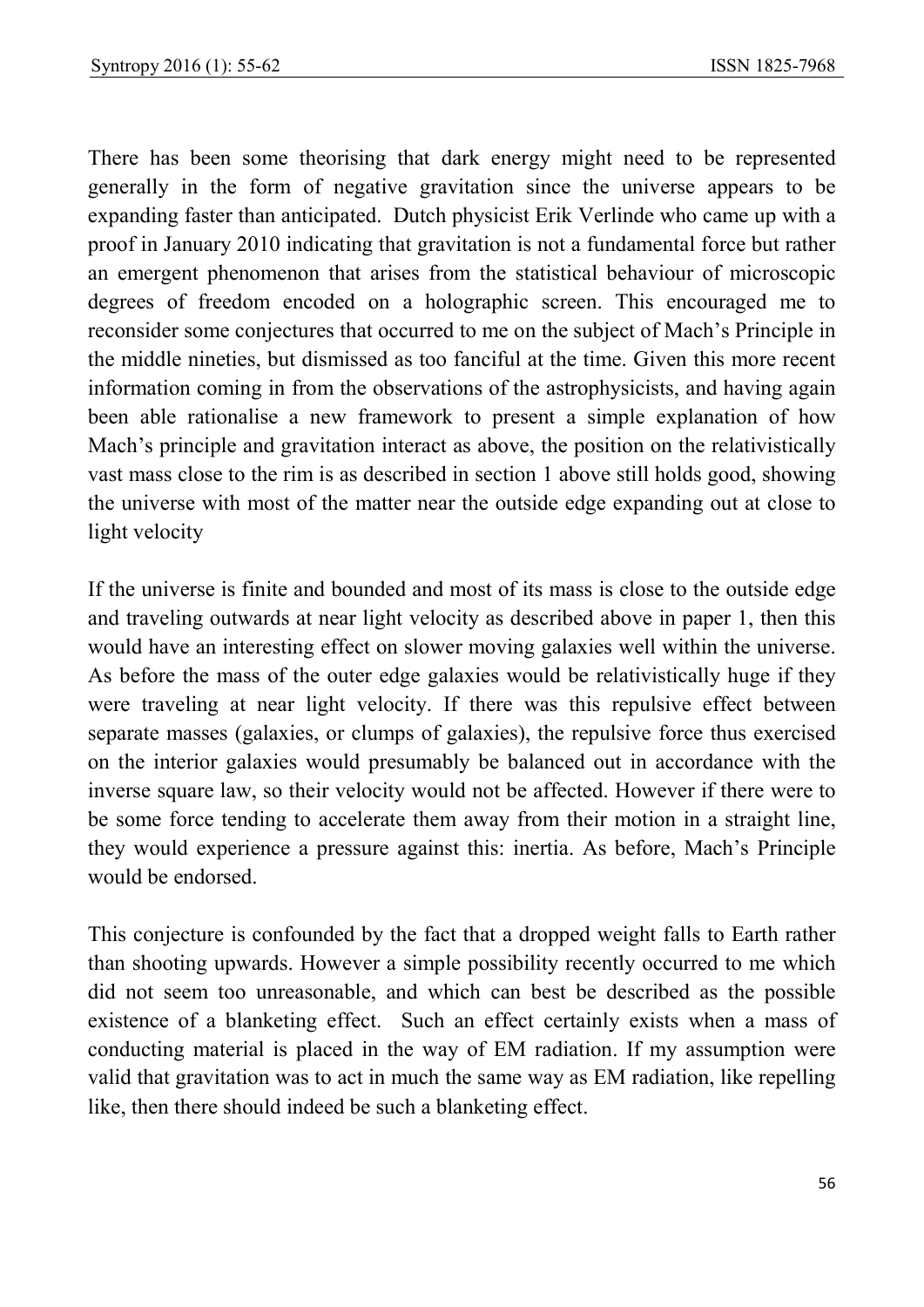To rehearse my hypothesis, if gravitation were repulsive then the very substantial quantities of matter near the periphery moving very rapidly outward and certainly well beyond the limits of visibility from Earth, would exercise a huge repulsive effect on all matter further within the universe. If the repulsive effect of just one nearby section of the universe on, say the Earth, were considered, and if the inverse square law were invoked, this would be exactly countered by the much larger section at the opposite end of the universe, albeit it so much further distant. In diagram 2B the forces from opposing sides of the universe are shown to balance out on a stellar mass two thirds of the distance from the centre. This is very similar to diagram 2 above, except that the forces are outgoing instead of the reverse. In short there would be equilibrium of all such repulsive forces assuming the matter were moving at a constant velocity rather than accelerating so that there would be an inertial effect on this interior matter if it were to be made to accelerate.



Diagram 2b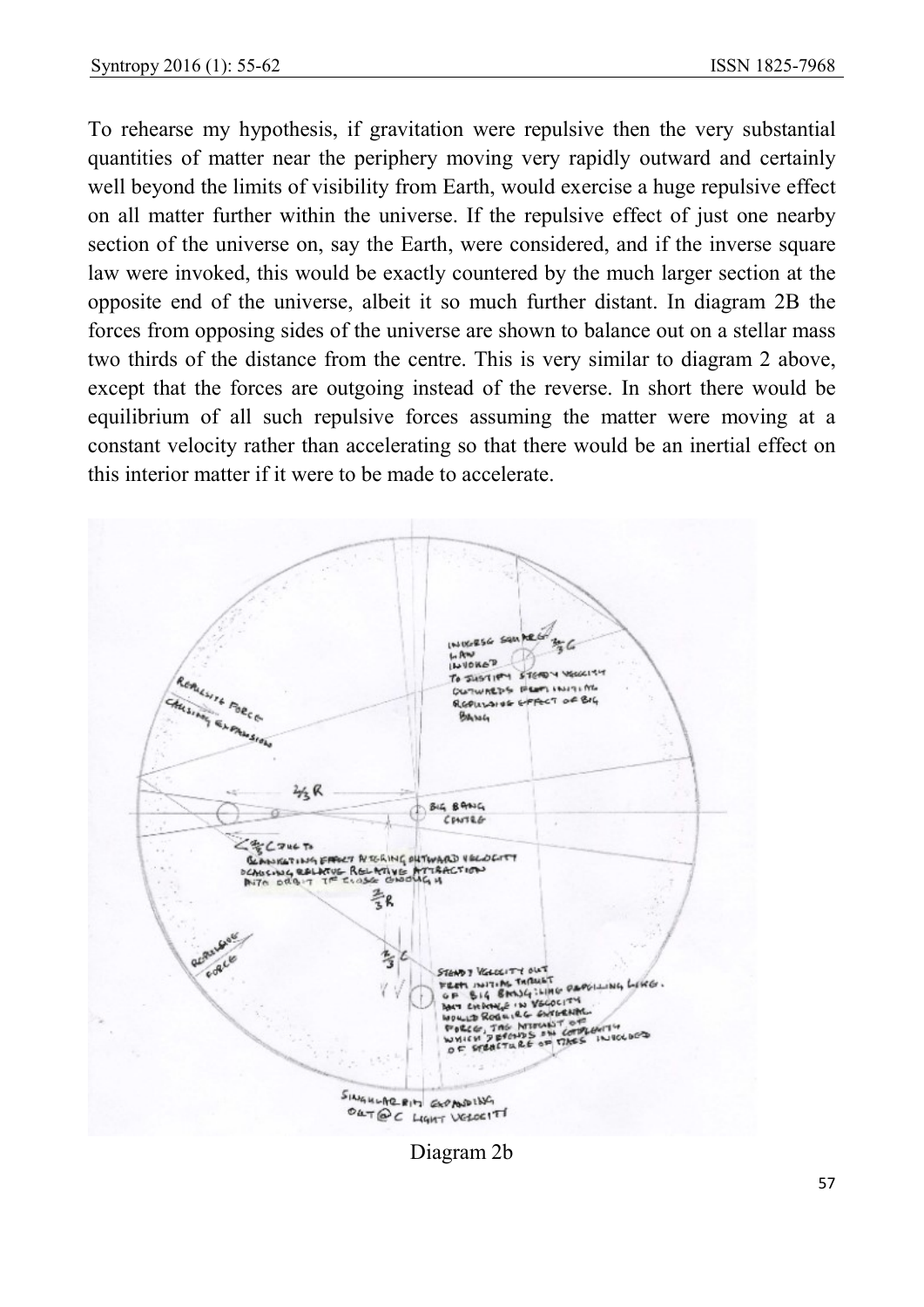However if two stellar bodies or planets were to approach each other (Diagram 3B), the proposed blanketing effect would start to push them together so that they would start to curve towards each other and when they reached distances close enough that they could not escape, they would fall into an elliptical orbit. It appears that here is some sort of alternative scenario for the explanation of gravitation as a repulsive force.



In order to rationalise the extreme case of the attractive gravitational forces of neutron stars, it has to be assumed that the repulsive force created by the prolixity of stars and galaxies at the outer edges is vast and all pervasive which it will be if every object with rest mass is subject to inertia. It also has to be assumed that the blanketing effect is incremental, rather than just on or off. For the conjecture to hold water it has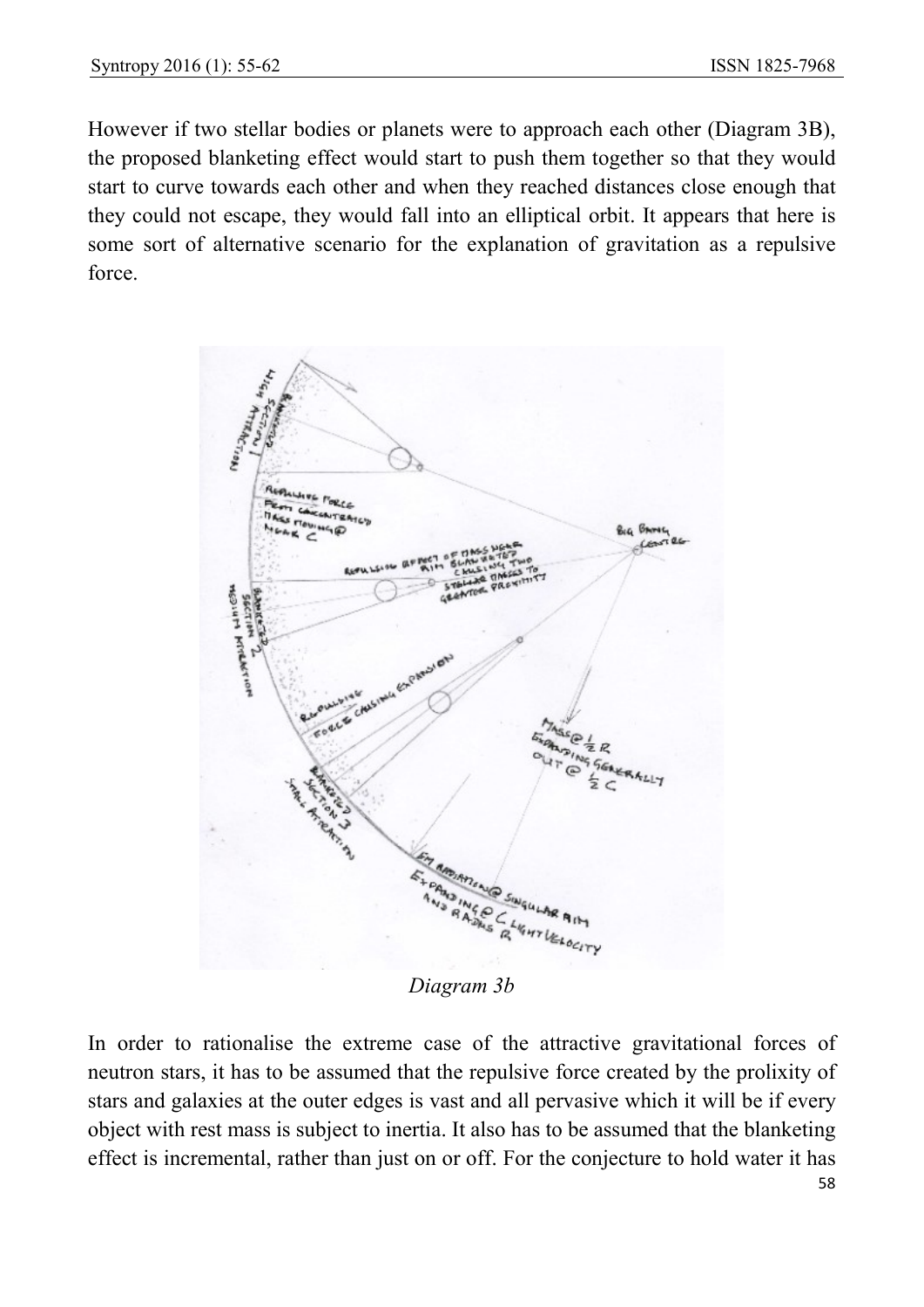to be assumed that the repulsive force of the universe's outside edge is far greater than the repellant force that will also be exerted on a planet by for instance, a neutron star.

Such a scenario would be the basis for a revised definition for Mach's Principle. In summary it would do away with the notion of gravitation as a separate effect but instead allow the repulsive force driving the expansion of the universe to also define inertia. This force, being equal in all directions (inverse square law), would act on all matter within the universe so that their initial motion expanding outwards would be unaffected whilst at constant velocity, but which would resist any acceleration. This is all as before in paper 1.

If gravitation were a repulsive force which could be blanketed by intervening mass then a basic rationale for dark energy and indeed the big bang at once suggests itself. A section on the problem of dark energy in Paul Davies book 'The Goldilocks Enigma' seems relevant.

"In the mid 1990s two groups of astronomers stunned the scientific community by announcing that the expansion rate of the universe is actually speeding up, as indicated by observations of supernovas in distant galaxies. That is, the universe is now expanding faster than before, and looks to run away with itself if the trend continues. The discovery rocked the foundations of cosmological theory, built as it was on the firm conviction that gravitation acts as a brake on the expansion, serving to slow it down from its explosive start at the big bang to the relatively modest rate observed today. Now the name of the game had changed. A mysterious antigravity force is opposing gravity and has succeeded in transforming deceleration into acceleration… It is too soon to predict that the force causing the universe to accelerate is one and the same as Einstein's original antigravity, although that is certainly the simplest explanation. As I have explained, antigravity can be considered as a consequence of the energy- and the concomitant negative pressure- of empty space itself. Alternatively we can attribute the energy and negative pressure to an invisible field that permeates space. Either way, we don't see anything of it, so the generic term dark energy is used to denote all these possibilities. Astronomers are planning better measurements to find out more. Whatever it is, if you add up the dark energy responsible for making the universe accelerate, you find that it actually represents a total mass that is more than all matter-visible and dark- put together. It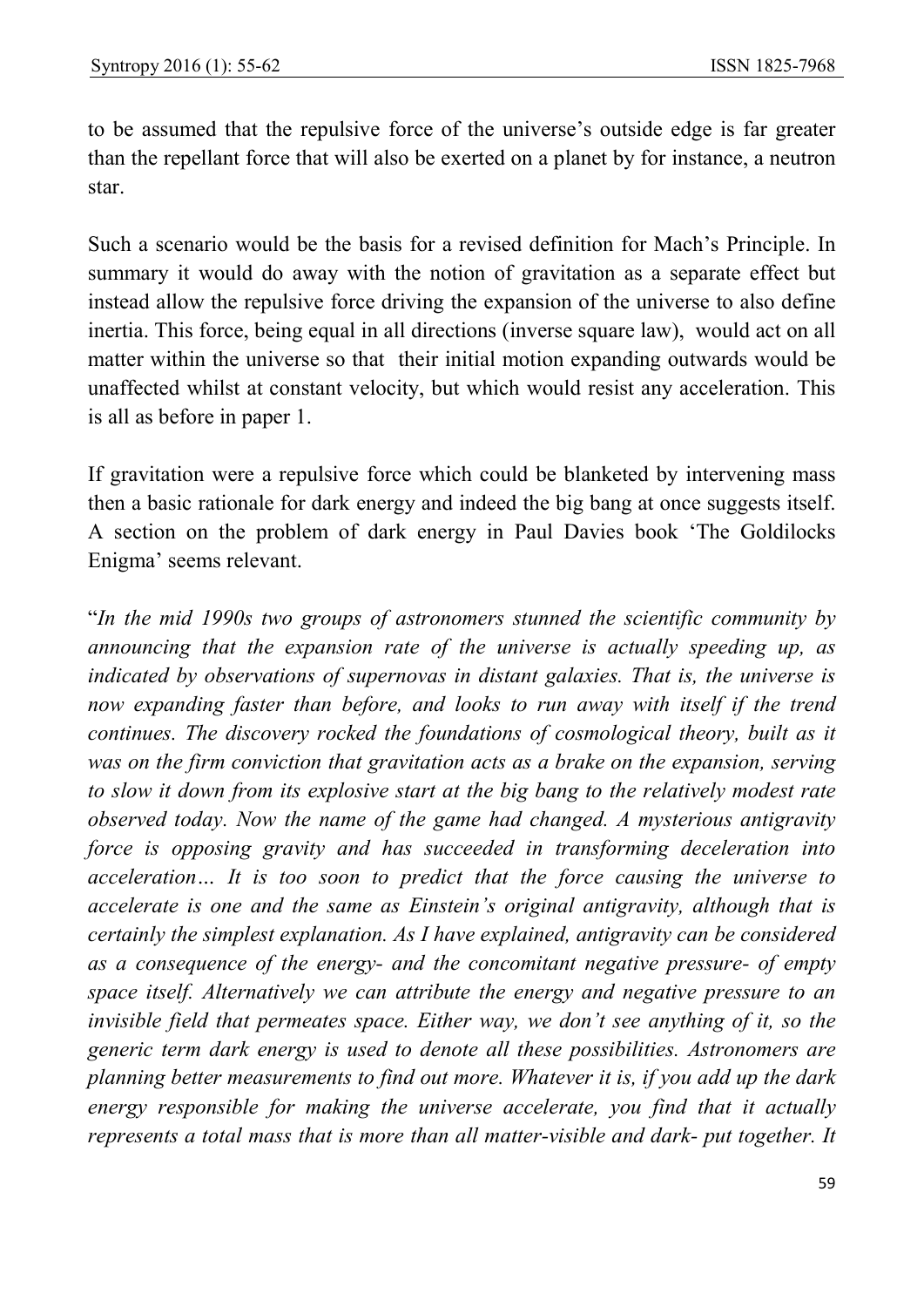seems that dark energy constitutes most of the mass of the universe yet nobody knows what it is ..."

In further support although the connection is not immediately obvious due to the technical nature of the paper, in December 2009 year a Dutch physicist, Erik Verlinde (see http://staff.science.uva.nl/~erikv/page20/page18/page18.html ) came up with a theory which has caused some interest and comment from the physics fraternity. It is a theory that derives Newton's classical mechanics. This was followed by the publication of 'On the Origin of Gravity and the Laws of Newton' on 6 January 2010. The abstract reads as follows: "Starting from first principles and general assumptions Newton's law of gravitation is shown to arise naturally and unavoidably in a theory in which space is emergent through a holographic scenario. Gravity is explained as an entropic force caused by changes in the information associated with the positions of material bodies. A relativistic generalization of the presented arguments directly leads to the Einstein equations. When space is emergent even Newton's law of inertia needs to be explained. The equivalence principle leads us to conclude that it is actually this law of inertia whose origin is entropic."

My proposal of repulsive gravitation agrees with Verlinde's statement that Gravity is not a fundamental force but an emergent phenomenon. There is also a correspondence in his involvement of the holographic principle with my other work which is not covered at all in these three papers having little apparent relevance to cosmology but the implications of which led me to the conclusions above.

When recently considering the search for dark matter and the nature of WIMPS or MACHOs, I came to a solution of sorts in line with the above proposals as follows. I was aware that one of the reasons for the estimate of dark matter and energy taking up 95% of the universe's mass was also based on the original observations of Astronomer Vera Ruben from 1980 when she published a paper indicating that the stars on the outer reaches of the galaxy were observed to be travelling at much the same velocities as those further in which conflicted with the inverse square law. It was reasoned that the reason for this must that there was a large halo of dark matter stretching out to these outer reaches. No other evidence of this has yet been found, although there have been many experiments searching for rare massive particles and also theories that the laws of Newton do not prevail at such distances.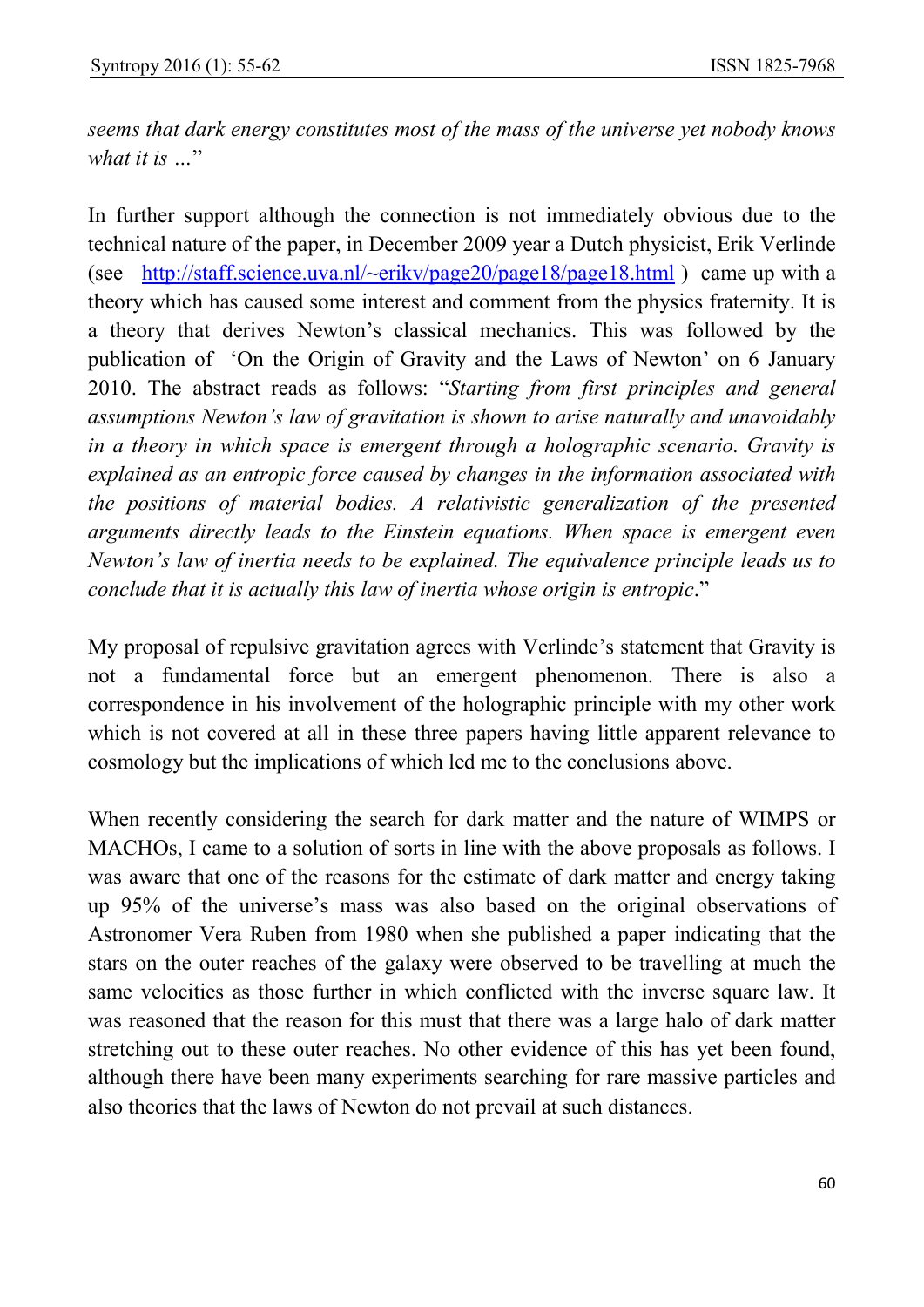It occurred to me recently that in a spiral galaxy, such as our own, a star in the midst thereof would be blanketed from the repulsive (or attractive) effect of the outer rim of the universe by all the surrounding stars in that one plane of the spiral on the assumptions made in this paper. When such galaxies are viewed from a distance it is quite possible to see how relatively crowded the stars are placed around the centre of the galaxy. In that plane the usual accepted rules of gravitation and motion might not apply in the midst of that mass of stars due to the repulsive effect of the singular rim of the universe being blanketed off or at least diluted, by the concentration of stars in the flat spiral, and they would then each exhibit much the same velocities. I cannot be sure that this would be the result but it seems to me that there would be much less inverse square law involved, and if so then there would be no need for a halo of dark matter to encircle the galaxy in a sphere. Having said that, the stars on the outer edges of the galaxy would presumably tend to rotate at lesser velocities according to Newton-Kepler predictions their being seriously blanketed only to one side by the central bulk of the galaxy.

This was speculative enough for me to be interested but not too excited by such a possibility, until I read further from a Wikipedia summary on dark matter that globular clusters of stars within galaxies show little evidence that they contain dark matter. From which I conclude that the inverse square law of gravitation as we understand it acts as we might ordinarily anticipate with the outer stars circulating at appropriately lower velocities. Since globular clusters are spherical rather than spiral and less densely distributed in one plane, then by the same reasoning as above, this is what might be expected and would not be inconsistent with my explanation of the nature of gravitation.

If so then here was a simple conclusion to explain why the halo of dark matter around the galaxies was probably a nonstarter, and reinforce the possibility that gravitation might be regarded as an emergent force. I understand that dark matter has to be cold, which would also fit very well with my proposals. Such an explanation for dark matter would hold good for both attractive and repulsive gravitation.

### References